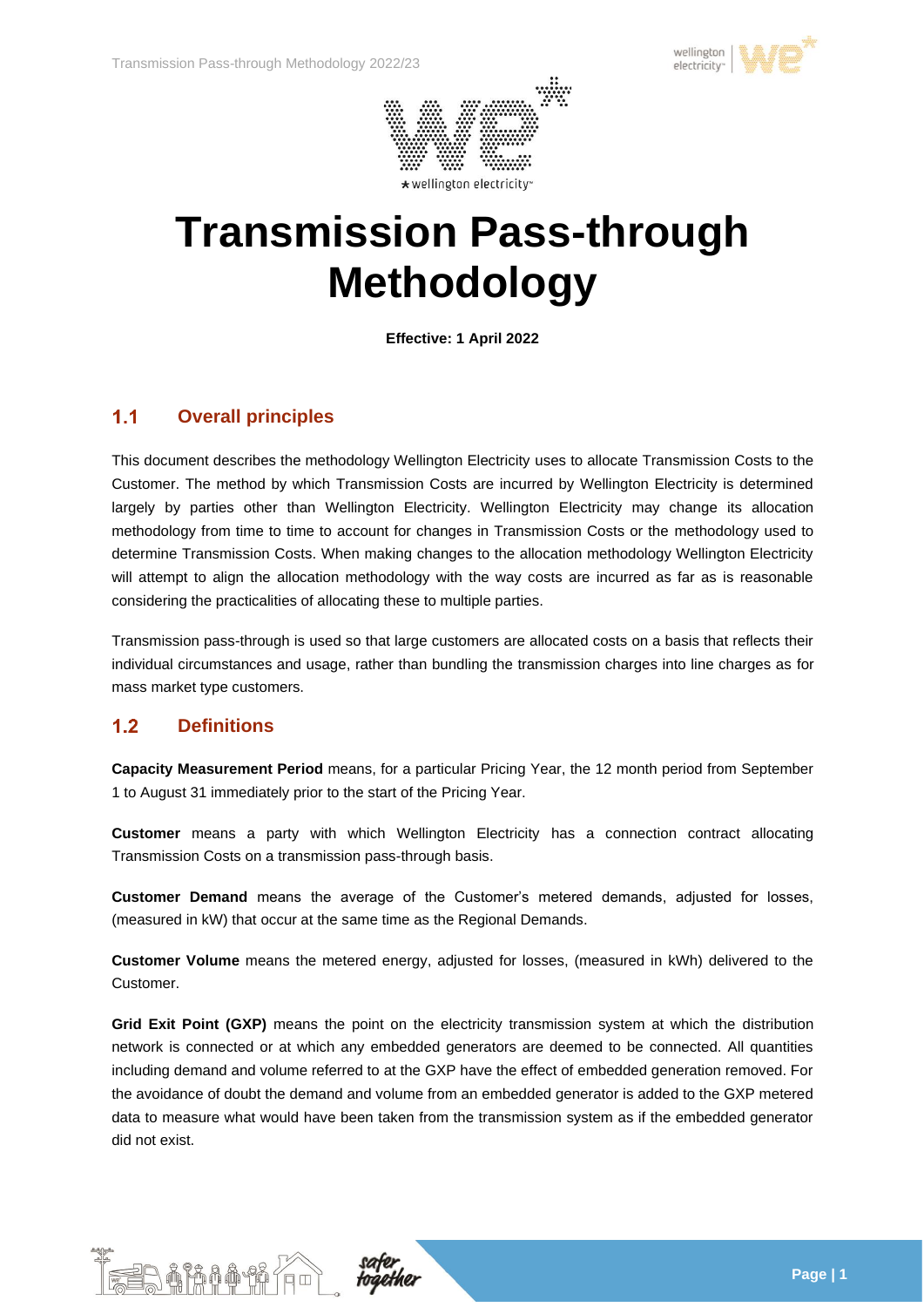

**GXP Volume** means the metered energy (measured in kWh) taken from the GXP.

**Network** means the electricity distribution network in each area that Wellington Electricity supplies distribution services, as defined by the following table:

| <b>Network</b> | <b>Brand</b>                  | <b>GXP</b>          |  |
|----------------|-------------------------------|---------------------|--|
| Wellington     | <b>Wellington Electricity</b> | <b>Central Park</b> |  |
|                |                               | Gracefield          |  |
|                |                               | Haywards            |  |
|                |                               | Kaiwharawhara       |  |
|                |                               | Melling             |  |
|                |                               | Pauatahanui         |  |
|                |                               | Takapu Road         |  |
|                |                               | <b>Upper Hutt</b>   |  |
|                |                               | Wilton              |  |

**Network Volume** means the sum of the GXP metered energy (measured in kWh) entering each Network.

**Pricing Year** means the 12 month period from 1 April to 31 March, each year.

**Regional Demands** means the 100 highest half hourly regional demands (measured in kW) which occur during the Capacity Measurement Period.

**Transmission Costs** means the charges payable to a Transmission Service Provider or to any other party in respect of the transmission of electricity, the avoided transmission of electricity and the costs incurred by Wellington Electricity as a result of those charges.

**Transmission Service Provider** means Transpower or any owner or operator of any transmission system or embedded generator.

**Transpower** means Transpower New Zealand Limited and any successors or permitted assigns.

**Wellington Electricity** means Wellington Electricity Lines Limited and any successors or permitted assignees.



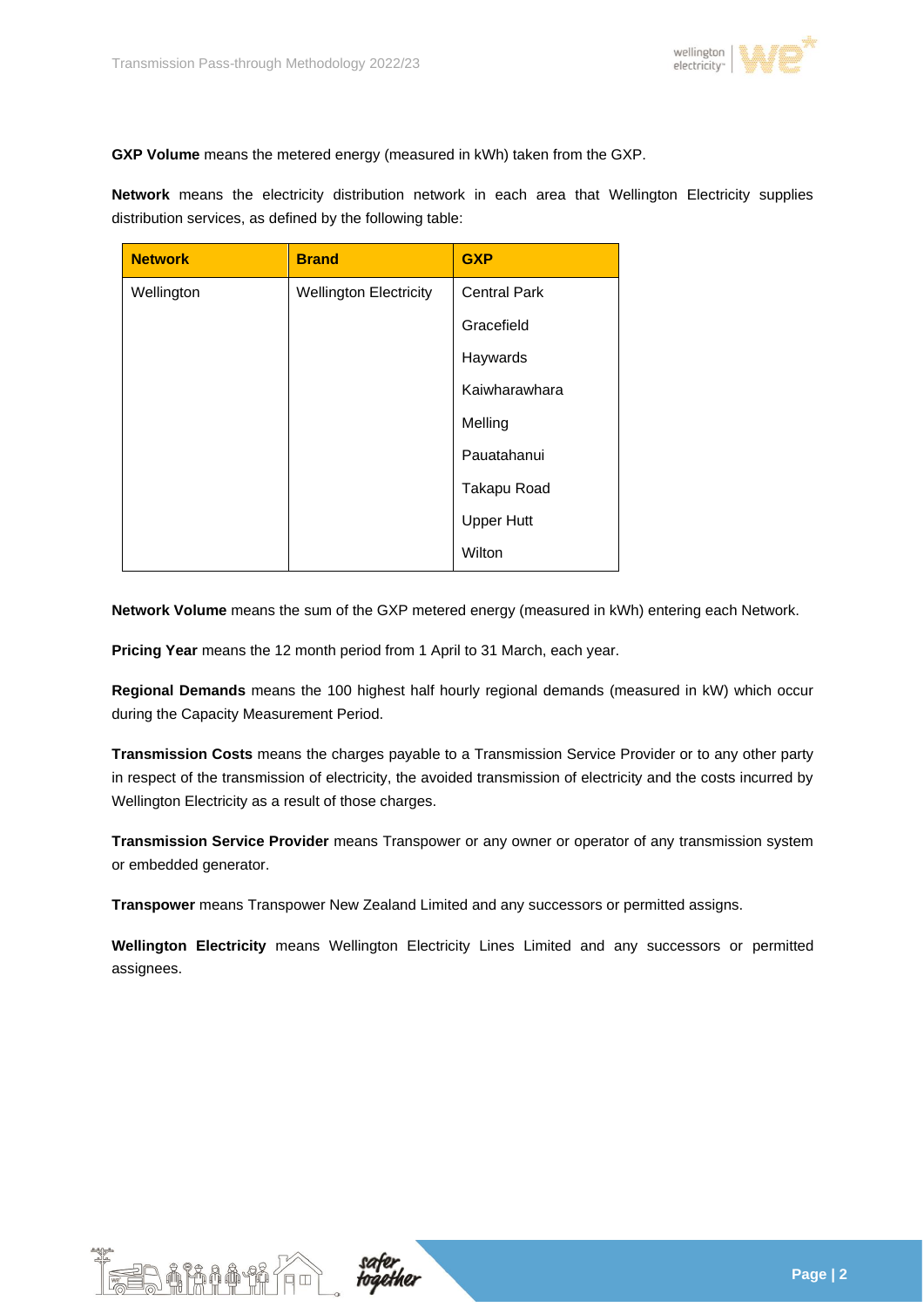

# $1.3$ **Allocation methodology**

The Transmission Costs that Wellington Electricity currently incurs consist of; connection charges, new investment charges and interconnection charges from Transpower. Current components and their allocation methodologies are described below in conjunction with a brief description of each charge;

**Interconnection charges** are charges for the use of the national grid which connects each GXP together. The interconnection rate is notified by Transpower and is fixed at the beginning of each Pricing Year, based on the Regional Demands. Interconnection charges are allocated to Customers on a monthly basis based on Customer Demand.

*Customer Demand \* Interconnection Rate/12*

**Connection charges** are charges for the connection to the national grid, set by Transpower at the beginning of each Pricing Year. The connection charges are generally fixed for the Pricing Year. Connection charges are allocated to Customers on a monthly basis based on the Customer's share of monthly GXP volume.

*Monthly Customer Volume / Monthly GXP Volume \* Monthly GXP Connection Charge*

**New investment charges (NIC)** are based on a fixed charge for new connection assets which are set by Transpower on 1 April each year, but may change if investment contracts are entered into during the year. NIC are allocated to Customers on a monthly basis based on the Customer's share of monthly GXP volume.

*Monthly Customer Volume / Monthly GXP Volume \* Monthly GXP NIC*

Where a portion of a Transmission Cost relates to a particular Customer, wherever possible these will be allocated directly to that Customer and excluded from the Transmission Costs allocated to other Customers connected at the same GXP.

Interconnection charges are based on Regional Demand during the Capacity Measurement Period which relates to the year prior to that being billed. This creates a lag between Customer Demand and the resultant Transmission Costs. New Customers may not incur any Interconnection charges for their first year however Customers are liable for Transmission Costs for subsequent transmission Pricing Years where they have contributed to the Regional Demand during the Capacity Measurement Period.